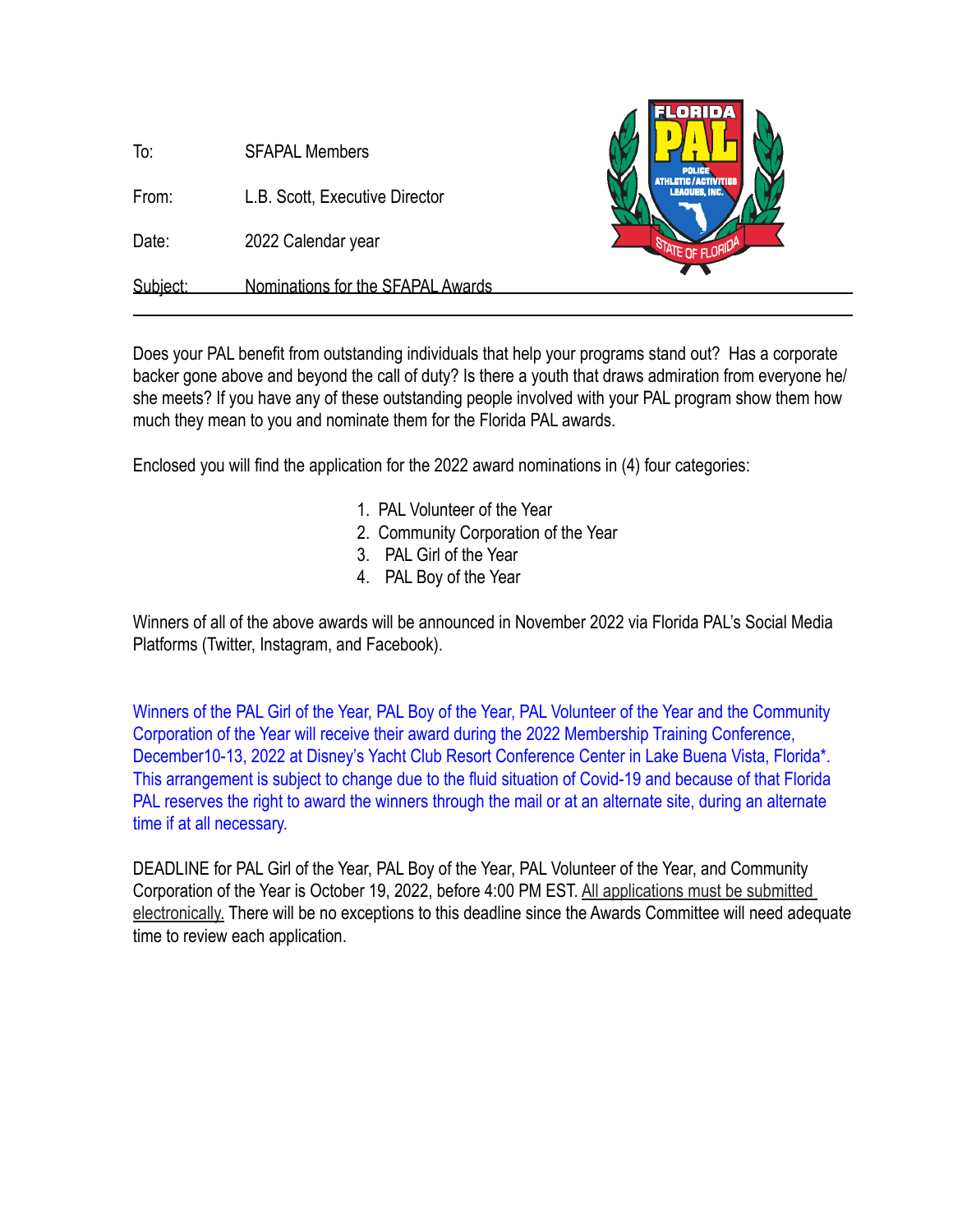

# **AWARDS PROGRAM**

The State of Florida Association of Police Athletic/Activities Leagues (SFAPAL) will present awards at the annual Membership Training Conference in December 2021.

The following awards will be presented:

- 1. Florida PAL Volunteer of the Year
- 2. Florida PAL Community Corporation of the year
- 3. Florida PAL Girl of the year
- 4. Florida PAL Boy of the year

#### Purpose of the Awards

The awards will be presented annually to honor the persons who have demonstrated an outstanding contribution to the citizens of their community through the PAL program. We urge all SFAPAL members to submit deserving candidates for consideration.

#### Selection Committee

An independent committee will select the winner in each category.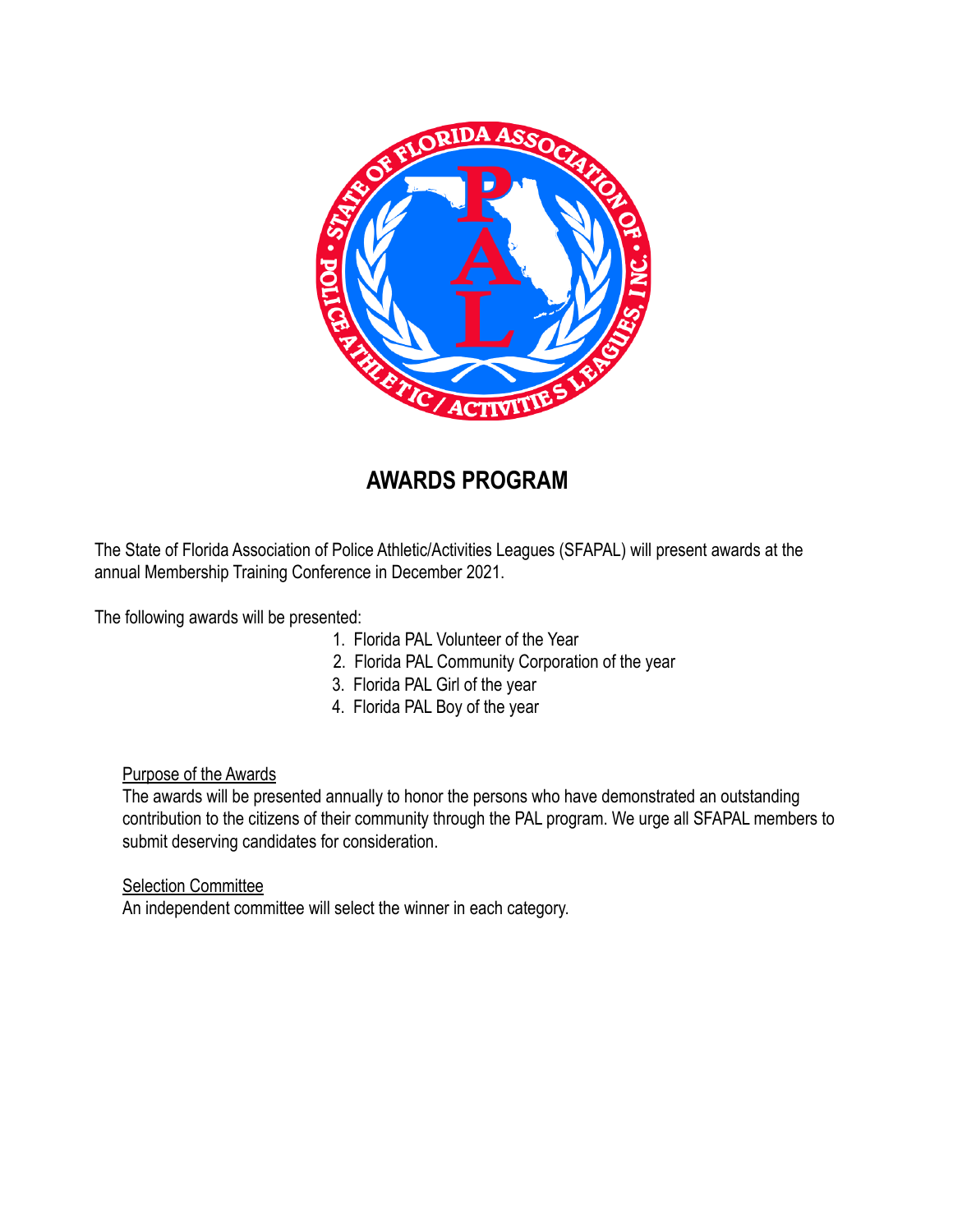### **Nominations for awards shall be limited to (3) three parts:**

### Part I- Completed Entry Form Sheet.

Data should include only those activities or programs that took place during the current calendar year and/ or during (2019-2022).

**Electronically Submit at least 2 Clear Color Photos of your nominee by email to Florida PAL.** [Must have minimum of two clear color photos]

#### Part II- Narrative. **Electroncially submit your narrative.**

Questions that should be addressed in the narrative are listed for each respective category of each award, reference page 4 of this application. The narrative can be free form and should be a MINIMUM OF ONE FULL PAGE, maximum of two pages, 8 ½ " X 11", typed, double-spaced, one side only.

#### Part III- Letters of endorsement.

Letters (minimum of 2, maximum of 4) from other organizations or individuals having direct knowledge of the achievements will be considered with the nomination. **Scan these in and electroncially submit them as well.** 

Recipients of the Volunteer, Community Corporation, and PAL Girl and Boy of the Year Awards will have the honor of receiving a plaque, being a guest of honor at a special SFAPAL event and having their story told to all meeting/event attendees (Covid-19 permitting). The PAL Girl and Boy of the Year will both be presented with a computer system and cash award. SFAPAL may provide lodging for recipients (one night stay designated by Florida PAL-subject to change due Covid-19 fluid situation). Their photo and story of their achievements will be showcased on the SFAPAL Social Media Platforms and Website. Winners must attend the awards ceremony held during the December 2022 Membership Training Conference. *IF you are not in attendance then your award/scholarship is forfeit.* 

Winner(s) must be present to possibly receive a (1) night stay, Saturday, December 10, 2022 (check in) and check out Sunday December 11, 2022 by 11:00 AM EST. The Award ceremony will be Sunday, December 11, 2022 (Time TBA) . Saturday is chosen so award winner(s) and family may attend hopefully without significant interuption of school/work. It is an awards luncheon therefore providing time for awardee and family to get back on the road in time busy school and/pr work week with no interuptions.

#### Entry Deadlines and Submission Data

Please make sure to electronically submit your completed nomination {i.e. Data Entry Form, Narrative, Color Photos, and Letters of Endorsement]. All entries must be submitted to the state office on or before 4:00pm EST, October 19, 2022 for PAL Boy and Girl of the Year and Volunteer and Community Corporation of the Year.

#### Entries should be submitted by email to:

 FLPALMembersconnect@sfapal.org Subject: Awards Committee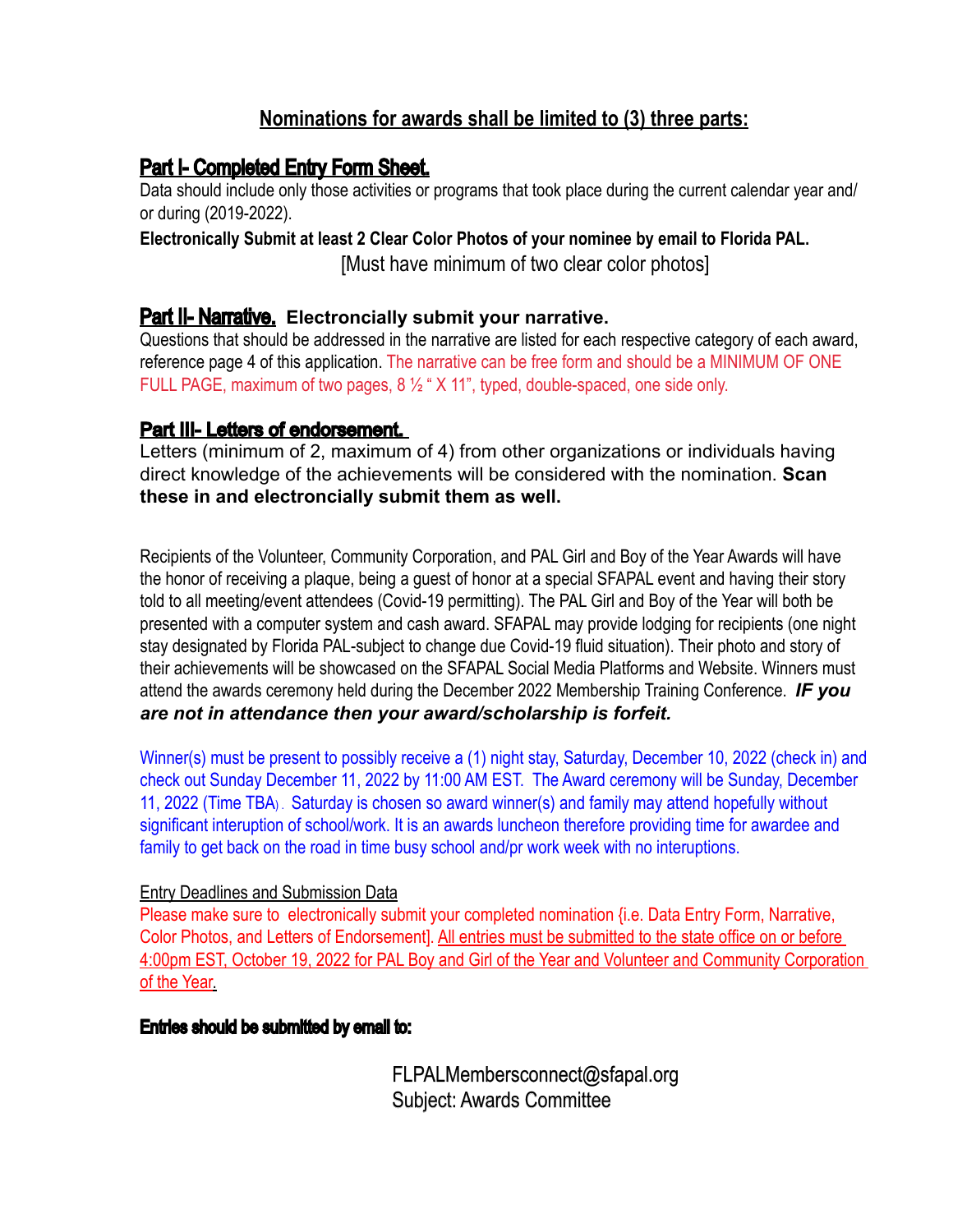# Questions for Award Narratives

### Community Corporation of the Year

This narrative needs to be at least 250 words.

- 1. Give a brief explanation of how this corporation supports your PAL.
- 2. What corporate resources are committed to your PAL?
- 3. How long has the corporation been involved with your PAL?
- 4. Give a brief description of overall involvement with PAL.
- 5. Submit by email at least (2) Color Photos of Corporation in action with the PAL Chapter. Eligibility for Community Corporation of the Year
	- An organization, agency, for non-profit business, media (print or broadcast), or citizens' group that has given support and encouragement to make a significant achievement of exceptional meritorious nature to the local PAL chapter.
	- Must have been associated with a member chapter of the SFAPAL during last and present calendar year.

Note: Nominators of winning nominees will be notified of the results as soon as they are available. It is imperative that winning nominees attend the awards ceremony, December 11, 2022 @ time TBA at Disney's Yacht Club Resort Conference Center.

### **PAL Volunteer of the Year**

This narrative needs to be at least 250 words.

- 1. Explain the Volunteers involvement with the local PAL program.
- 2. How unique is their involvement?
- 3. Provide some background information on the volunteer (family life, education,etc)
- 4. Email a Color Photo or two of involement for awards book and Social Media platforms. Eligibility for Volunteer of the Year
	- Must be a volunteer-a person who is not paid to carry out activities/projects for which he/she has agreed to be responsible.
	- Must have been associated with a member chapter of the SFAPAL during the past and current calendar year.

## PAL Girl or Boy of the Year

This narrative needs to be at least 300 words.

- 1. Brief description of their involvement with their respective PAL.
- 2. Brief description of their involvement with Florida PAL.
- 3. School/Church/Community background.
- 4. What are his/her aspirations and/or goals for the future.

Eligibility for the Girl or Boy of the Year

- Must have participated in a PAL program for at least (12) twelve months.
- Must have participated in a SFAPAL program in the last (24) twenty-four months. Hint: Make sure to list any STATE PAL Events you have been involved with and or participated in.